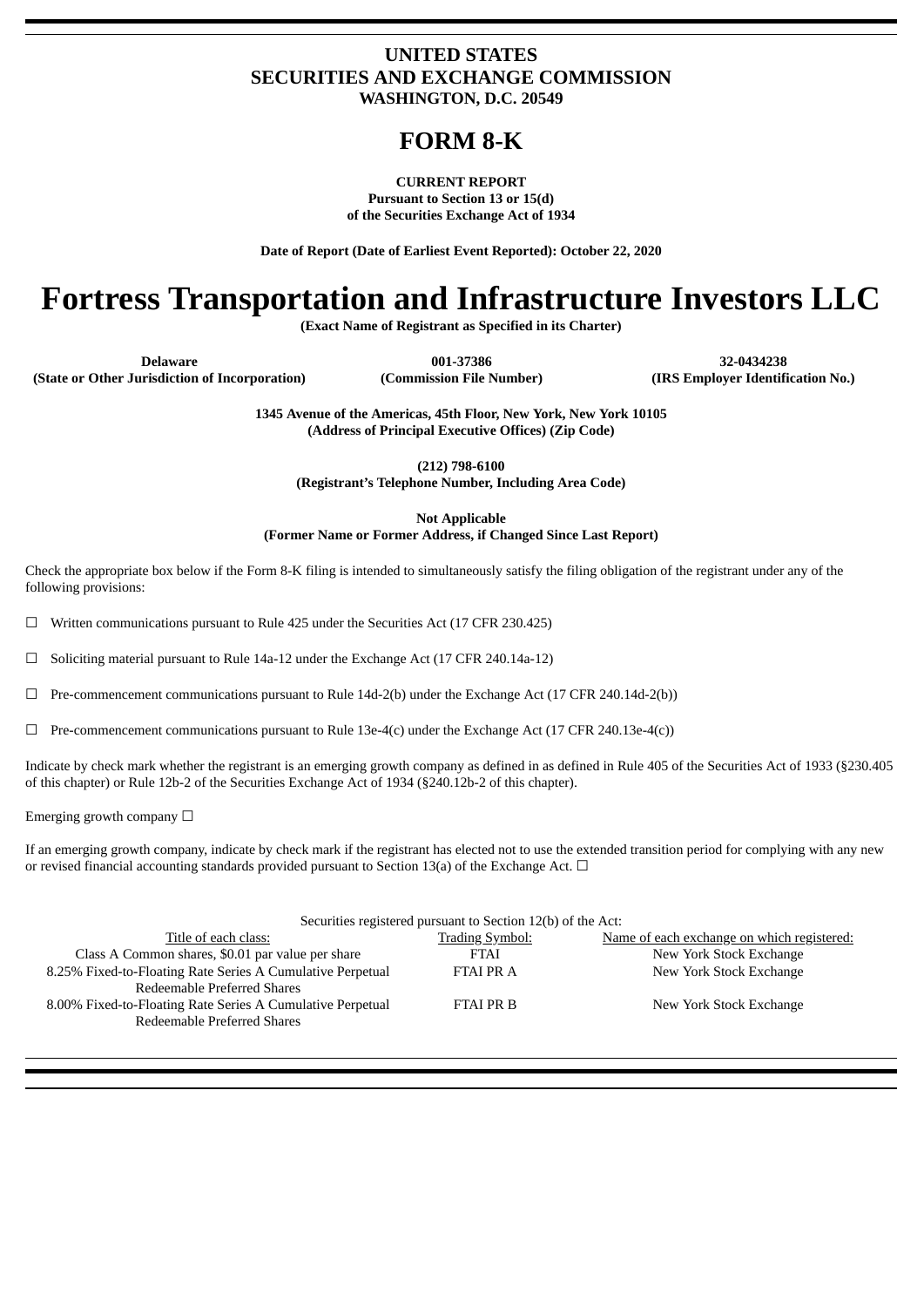#### **Item 8.01. Other Events.**

On October 22, 2020, Fortress Transportation and Infrastructure Investors LLC (NYSE: FTAI; the "Company") issued a joint press release announcing the Company's agreement with Lockheed Martin (NYSE: LMT) Commercial Engine Solutions ("LMCES") to establish The Module FactoryTM, a dedicated commercial engine maintenance center focused on modular repair and refurbishment of CFM56-7B and CFM56-5B engines. The Module Factory will be based at LMCES' 500,000 square foot facility in Montreal, Canada with a capacity for up to 300 shop visits per year. The initial term of the collaboration is seven years with an option to extend. A copy of the press release is attached hereto as Exhibit 99.1 and is incorporated by reference into this Item 8.01.

#### **Item 9.01 Financial Statements and Exhibits. (d) Exhibits.**

| <b>Exhibit</b><br>Number | <b>Description</b>                                                                                        |
|--------------------------|-----------------------------------------------------------------------------------------------------------|
| 99.1                     | Press release, dated October 22, 2020, issued by Fortress Transportation and Infrastructure Investors LLC |
| 104                      | Cover Page Interactive Data File - the cover page XBRL tags are embedded within the Inline XBRL document  |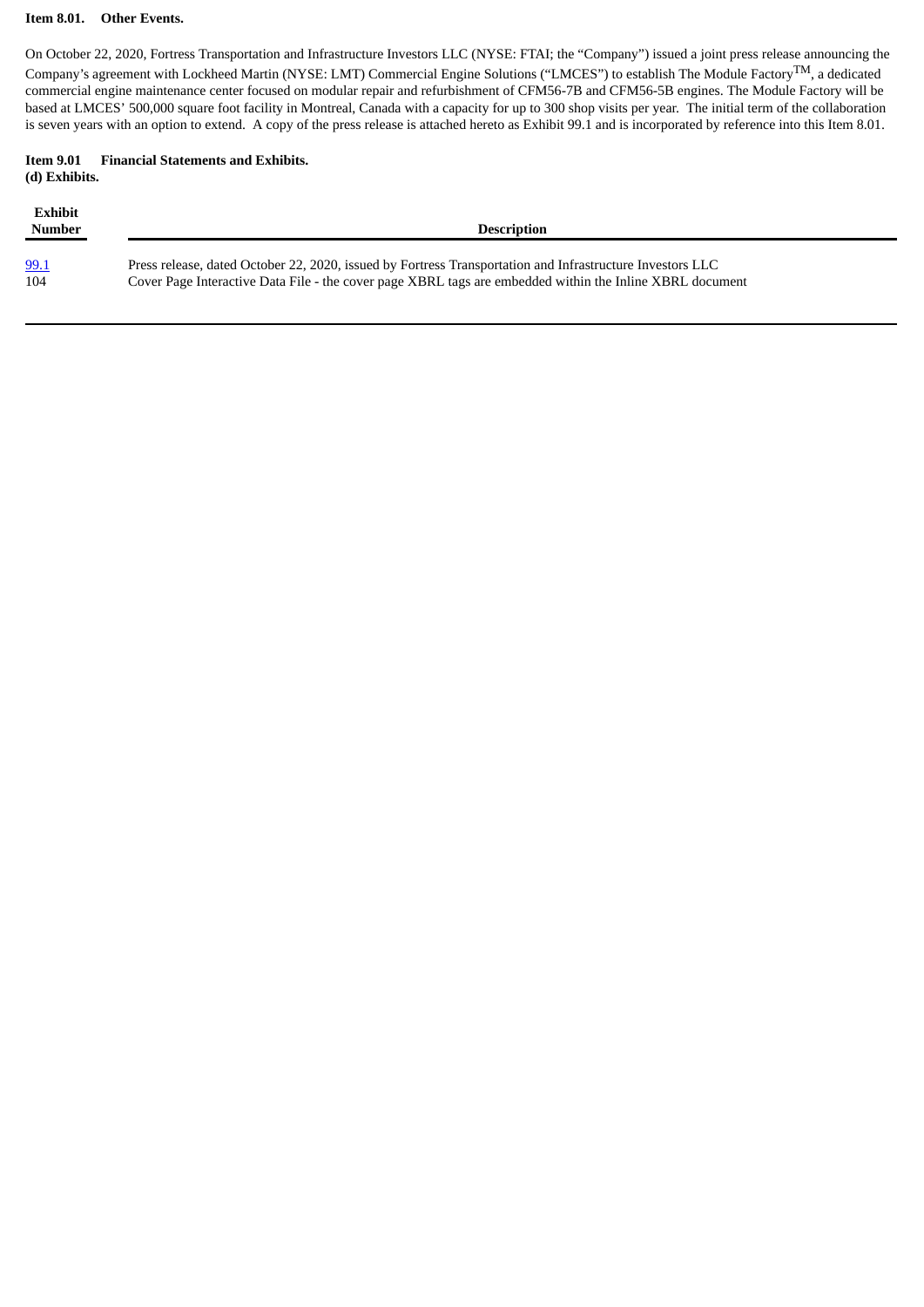#### **SIGNATURE**

Pursuant to the requirements of the Securities Exchange Act of 1934, the registrant has duly caused this report to be signed on its behalf by the undersigned hereunto duly authorized.

> FORTRESS TRANSPORTATION AND INFRASTRUCTURE INVESTORS LLC

By: /s/ Eun Nam

Name: Eun Nam

Title: Chief Accounting Officer

Date: October 22, 2020